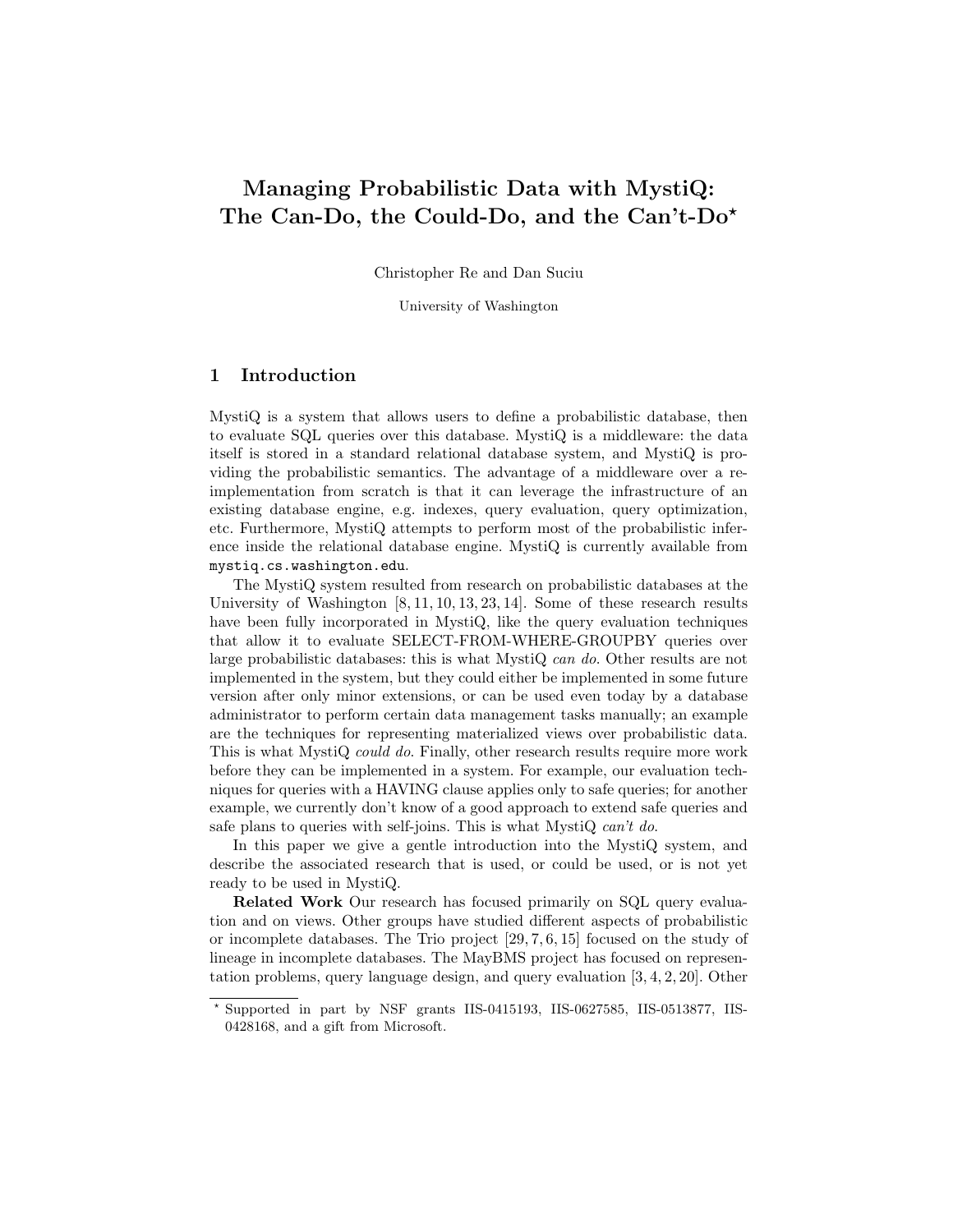groups have studied correlations in probabilistic databases [27], continuous random variables [9], and complex probabilistic models with native Monte Carlo simulations [16]. Earlier work include [5] and the ProbView system [21].

### 2 The Data and Query Model

### 2.1 Tables and Events

To use MystiQ, one must start from a relational database, created on a relational database management system; in our work we used mostly postgres or SQL Server, but any RDBMS with a JDBC conection can be used instead. Upon starting MystiQ the user needs to provide the information to connect to the database, and the name of a *configuration file* that specifies how to interpret the tables in the database as probabilistic events.

The configuration file consists of three kinds of statements:

```
STATEMENT ::= TABLE table-name(attributes)
            | CREATE EVENT event-name(attributes1)
                     [CHOICE (attributes2)]
                    ON table-name(prob-expression)
            | CREATE VIEW event-name AS
                    SELECT ...
                    FROM ...
                    WHERE ...
```
The TABLE statements describe the schema of the relational database: while this is redundant, since MystiQ could obtain it directly from the database, in the current implementation MystiQ requires the schema to be given in the configuration file. Only the attribute names need to be listed, not their types.

A CREATE EVENT statement defines a probabilistic table, called event, from a table in the database. Here table-name is a relation in the database, while event-name is the probabilistic relation defined by this statement. The schema of the probabilistic table is the same as that of the deterministic table from which it is derived, and its semantics is a set of possible worlds: each subset of table-name is a possible world for event-name. In each possible world, attributes1 are a key: they are called the event key. When present, attributes2 are called the choice attributes. MystiQ requires that attributes1∪attributes2 contain the primary key of table-name. Finally, prob-expression is an expression, possibly involving attributes of table-name, defining the marginal probability of a tuple in event-name.

By definition, tuples with distinct values of the event keys are independent probabilistic events, and tuples with the same event keys but distinct values choice attributes are disjoint (or exclusive) probabilistic events. Under this assumption the marginal tuple probabilities uniquely define the probability of each possible world; we refer the reader to [14] for additional details.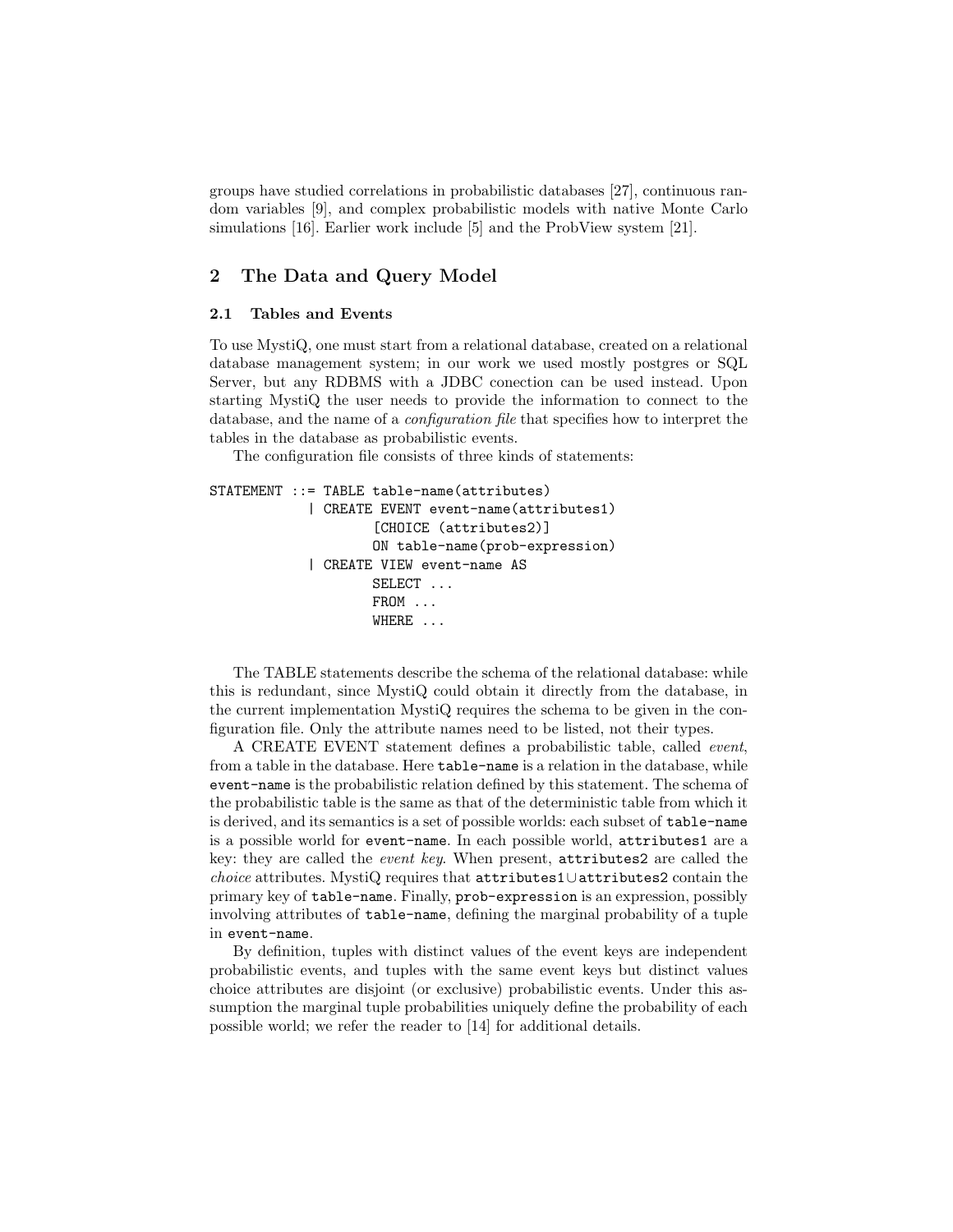In the CREATE EVENT statement table-name can also be a probabilistic table; in that case no choice attributes are allowed. We will illustrate this in Section 4.

The CREATE VIEW statement is identical to that in SQL, except that the FROM clause may use both events and deterministic relations. We describe views in Sec. 4.

For a simple illustration, suppose we have a database or products, where the colors are uncertain:

| Name             | Color Prob |      |
|------------------|------------|------|
| lGizmo           | Green 0.3  |      |
| Gizmo            | Blue       | 0.5  |
| Gizmo Red        |            | 10.2 |
| Gadget Blue      |            | 10.1 |
| Gadget Black 0.9 |            |      |

This is a standard deterministic relation, there is no probabilistic semantics yet. The attribute Prob represents our confidence in that product's color. In order to turn this table into a probabilistic relation, we define the configuration file:

TABLE Product(Name, Color, Prob) CREATE EVENT ProductUniqueColor(Name) CHOICE(Color) ON Product(Prob)

In the new relation ProductUniqueColor is probabilistic, and Name is its key. Its semantics are all the possible subsets of Product, and each such subset has a certain probability. For example the instance<sup>1</sup>:

### ProductUniqueColor:

| Name        | Color |
|-------------|-------|
| Gizmo       | Blue  |
| Gadget Blue |       |

has probability  $0.5*0.1 = 0.05$ . There are 6 possible worlds, because Name must be a key.

Alternatively, we can interpret the uncertainty about the Color in Product differently, namely as saying that any product may have multiple colors, but it is uncertain which colors are present. Then we define another event:

CREATE EVENT ProductMultipleColors(Name, Color) ON Product(Prob)

 $1$  Strictly speaking Prob should also be an attribute of ProductUniqueColor, but we omit it since we only need it to define the probabilities of the possible worlds.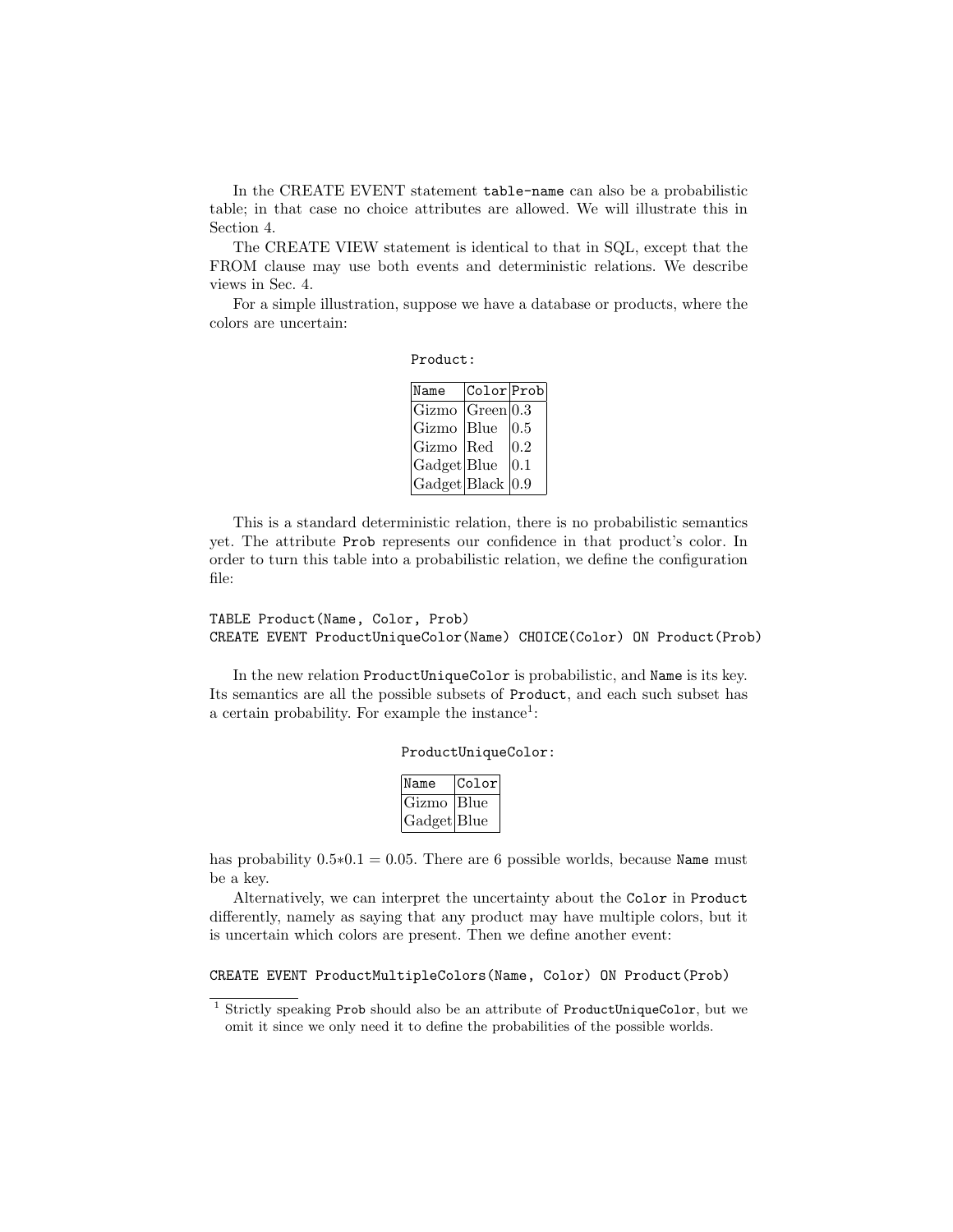Now every subset of Product is a possible world, and there are 32 possible worlds. The world above (with two tuples) is still a possible world, but now it has probability  $(1 - 0.3) * 0.5 * (1 - 0.2) * 0.1 * (1 - 0.9) = 0.0028$ .

As a last example, we can make each of the 32 possible worlds equally likely (with probability  $1.0/32$ ) by defining the event:

### CREATE EVENT ProductUniform(Name, Color) ON Product(1.0/32)

In MystiQ we can define several probabilistic tables from the same deterministic table, and the system treats them as independent probabilistic tables.

## 2.2 Queries

MystiQ currently supports SELECT-FROM-WHERE-GROUPBY with aggregates in the SELECT clause. The FROM clause may mention both deterministic relations, and probabilistic relations. Nested queries are permitted, but these may only refer to deterministic relations (i.e. no event names). MystiQ returns a list of tuple answers together with their marginal probabilities and computes expected values for the aggregate functions (if any are present). The answers are always ranked by their marginal probabilities, and only the top k answers are returned to the user, where k is either specified in the query or is a system parameter.

We illustrate queries with three examples. The following returns all products that are not red:

### Q1 = SELECT DISTINCT Name FROM ProductUniqueColor WHERE Color!='red'

The answer is:

Name Probability Gadget 1.0 Gizmo 0.8

Thus, the user learns that Gadget is certainly not red, since its probability is 1.0. Gizmo is not red with probability 0.8. The system returns only the marginal tuple probabilities in the answer, here 1.0 and 0.8, and does not retain any  $\alpha$  correlations between the tuples<sup>2</sup>: in order to retain the tuple correlations (which are needed, for example, in order to run another SQL query on the answer) one has to define a view, see Sec. 4.

The tuples are ranked in decreasing order of their probability. It is very important to rank answers when processing uncertain data, because the uncertainties will often cause many false positives in the answer. We want to return to the user the tuples with a higher probability first, and spare him the effort to examine tuples with small probabilities. MystiQ ranks the answers, and computes only the top k.

Note the importance of including DISTINCT in this query. If we run the same query without DISTINCT, then the answer is:

 $2$  The tuples in the answer of  $Q1$  are independent; the tuples in the answers of  $Q2$  and Q3 are correlated in non-trivial ways.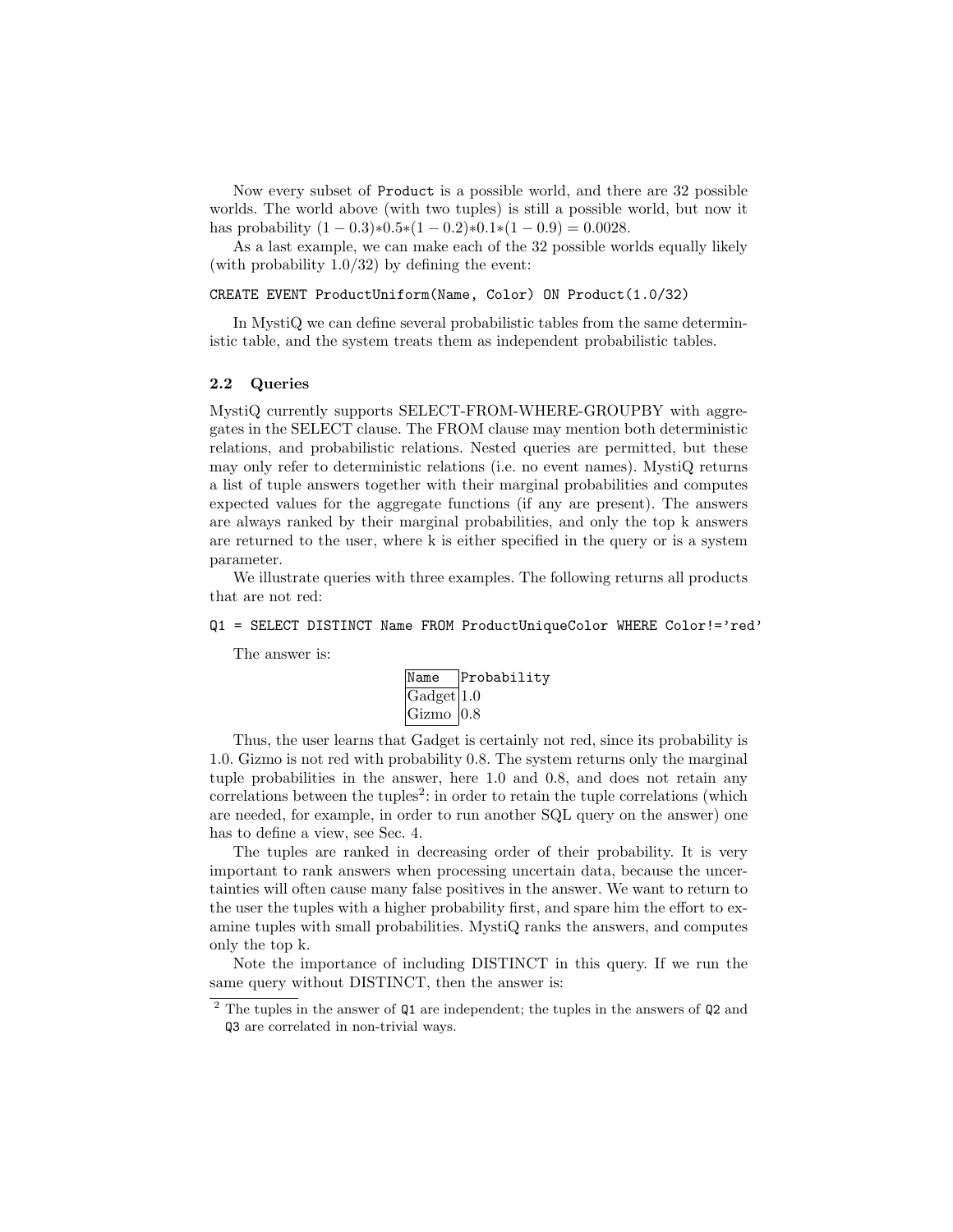```
Name Probability
Gadget 0.9
Gizmo |0.5Gizmo |0.3Gadget|0.1
```
It is much harder for the user to see here that Gadget is guaranteed to be a correct answer, or to get a sense of which are the most likely products to not be red.

For the second query, we assume to have another probabilistic table, called LikesMultipleColor, which lists for every customer, color pair the probability that the customer likes that color:

```
TABLE Customer(custID, Color, Prob)
CREATE EVENT LikesMultipleColors(custID, Color) on Customer(Prob)
```
In a possible world, a customer may like multiple colors. The query below finds all customers to which we could sell products whose colors they like:

```
Q2 = SELECT DISTINCT y.custID
    FROM ProductUniqueColor x, LikesMultipleColors y
    WHERE x.Color = y.Color
```
Our third query illustrates aggregates, which are interpreted as expected values. The query computes for each color the number of products that have that color:

```
Q3 = SELECT Color, count(*) FROM ProductUniqueColor GROUP BY Color
```
and the answer is:

|           |     | Color Count Probability |
|-----------|-----|-------------------------|
| Black 0.9 |     | 0.9                     |
| Blue 0.6  |     | 0.55                    |
| Green 0.3 |     | $\vert 0.3 \vert$       |
| Red       | 0.2 | 0.2                     |

# 3 Query Evaluation

### 3.1 Can Do: Safe and Unsafe Queries

MystiQ uses two algorithms for query evaluation: an efficient algorithm that works only for *safe* queries, and a more expensive algorithm that works for all queries.

First, if the query is safe, then MystiQ computes a safe plan and rewrites the plan into a new SQL query called the extensive query. It then evaluates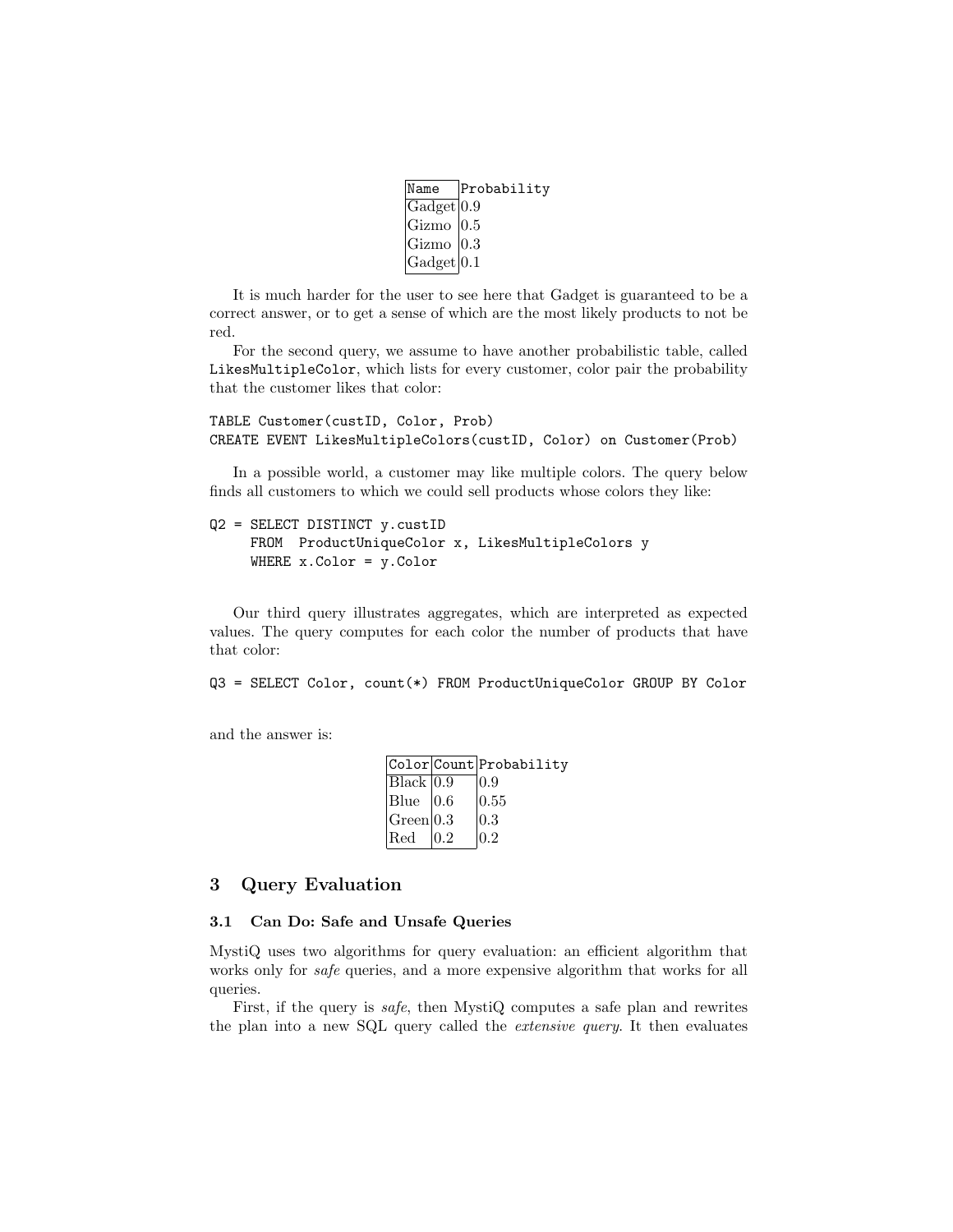the extensive query on the database engine. The answers of the extensive query already contain the correct probabilities, and are sorted in decreasing order of these probabilities: MystiQ simply cuts this set after the top k answers. For example, the query Q1 is safe, and the extensive query simply sums for each product the probabilities of all entries that are not red. The treatment of safe queries is fully described in [10] (this contains a system's perspective) and in [14] (this contains a complete, theoretical treatment).

Second, if the query is unsafe then MystiQ generates a much simpler SQL query that simply fetches and joins all relevant tuples from the database. Once these tuples are read, they are grouped by their output attributes, and MystiQ computes the probability of each output tuple using Luby and Karp's Monte Carlo simulation algorithm [23]. For example, the query Q2 is unsafe (in fact, it's data complexity is  $\#P$  hard because it is essentially  $h_2$  in [14]).

Safe queries run very fast, mostly at the same speed as a normal SQL query on a relational database. Unsafe queries, by contrast, are about two orders of magnitude slower. Thus, it is very important for MystiQ to identify if a query is safe, and run the much faster algorithm. In a trivial case, if all relations in the FROM clause are deterministic, then the query is automatically safe: this query is simply passed through to the database system. Another trivial case is when the query does not have DISTINCT or GROUP BY, then it is also safe; however, as we saw above, queries over uncertain data are likely to have the DISTINCT clause.

#### 3.2 Can Do: Optimize

MystiQ uses two optimizations for unsafe queries. First, it tries to identify subqueries that are both safe, and whose answers consists of independent or disjoint tuples; they are called *super-safe* subqueries. These subqueries can both be evaluated with a safe plan, and their results can be used as any other probabilistic table.

The second optimization is much more important and consists of an aggressive exploitation of the top-k query answering paradigm. MystiQ attempts to perform the Monte Carlo simulation only for the top k tuples, which are the only tuples that need to be returned to the user: there are many more tuples in the answer, and restricting the simulation to only the top k results in significant performance improvement. But this is a chicken and egg problem: MystiQ doesn't know which of the candidate answer tuples are the top k until it has run the Monte Carlo simulation on all answers and ranked them by their probability. The solution to this problem is described in [23] and is called multisimulation.

#### 3.3 Could Do: More Aggregates, NOT Exists

MystiQ supports only sum and count. It also supports avg, but it interprets it as the ratio of sum and count. This is not the correct semantics of avg: a correct treatment of avg is more difficult, see [17]. MystiQ could support min and max: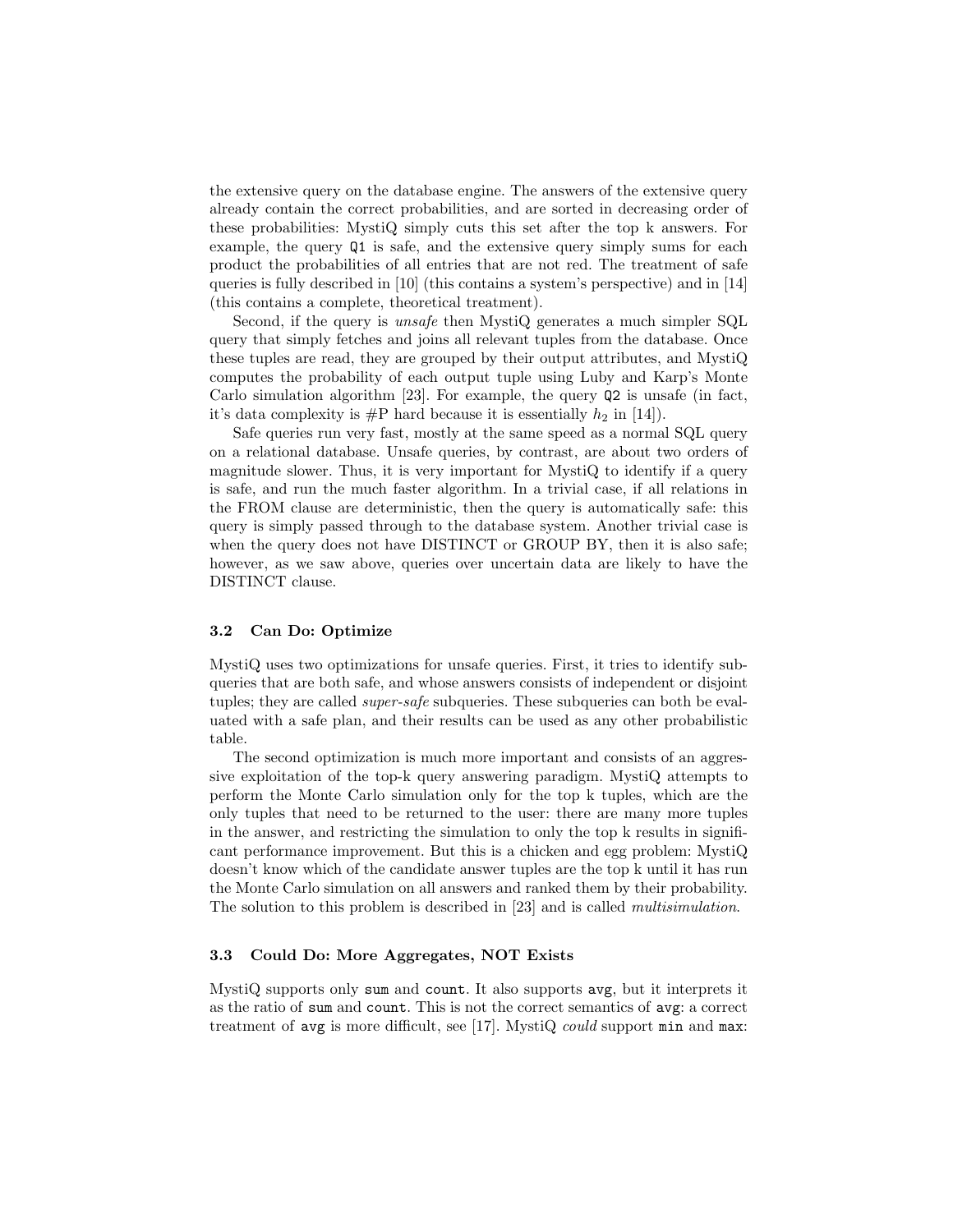they require only minor extensions to the current MystiQ system, but they are not implemented at the time of writing.

Some applications, such as management of RFID data, require SQL queries with NOT EXISTS predicates. We have investigated evaluation algorithms for queries with one level of NOT EXISTS predicates in [28], and described an evaluation algorithm that could be fully integrated in MystiQ. Our algorithm is exponential in the number of NOT EXISTS predicates; some optimizations are likely required in order to make this approach more practical.

### 3.4 Can't Do: Queries with a HAVING Clause, and queries with Selfjoins

Queries with a HAVING clause are very important in decision support. For example, a manager wants to retrieve all products having at least 50 customers interested in that product. In the setting of a probabilistic database this means that we need to compute, for a given product, the probability that at least 50 customers are interested in that product. This is different from, and harder than computing the expected number of customers interested in a given product. Motivated by the need to support HAVING queries, we have studied this problem in [24]. We have described an efficient algorithm to evaluate queries with a HAVING clause, but only if its skeleton (i.e. the query obtained by removing the HAVING clause) is safe. If the query is unsafe, then we currently do not know how to evaluate a query with a HAVING clause, in similar fashion to the Monte Carlo simulation approach<sup>3</sup>.

We say that a query has a self join if the same event name occurs twice in the FROM clause. MystiQ treats such queries automatically as unsafe queries. However, not all queries with self-joins are hard, and in fact some quite simple and natural queries with self-joins are in PTIME. Motivated by the need to extend MystiQ to handle efficiently queries with self joins, we have conducted a theoretical study in [12], and we have described a PTIME algorithm for a large class of queries with self-joins. Unfortunately, this algorithm has two limitation. First, it was developed only for probabilistic tables with independent tuples  $4$ : there are currently no efficient algorithms known for evaluating queries with selfjoins over disjoint-independent databases. Second, the PTIME algorithm seems to be quite different from the safe plans used by MystiQ: more research is needed in order to adapt those PTIME algorithms to a query processor.

### 4 Views

In addition to views created on the relational database (which MystiQ treats as any regular deterministic table), MystiQ allows users to define views over events.

<sup>3</sup> A naive Monte Carlo algorithm can be used, but it will run in exponential time to achieve a given precision, unlike Luby and Karp's algorithms that runs in polynomial time to achieve a fixed precision.

 $^4$  These are CREATE EVENT statements without the CHOICE clause.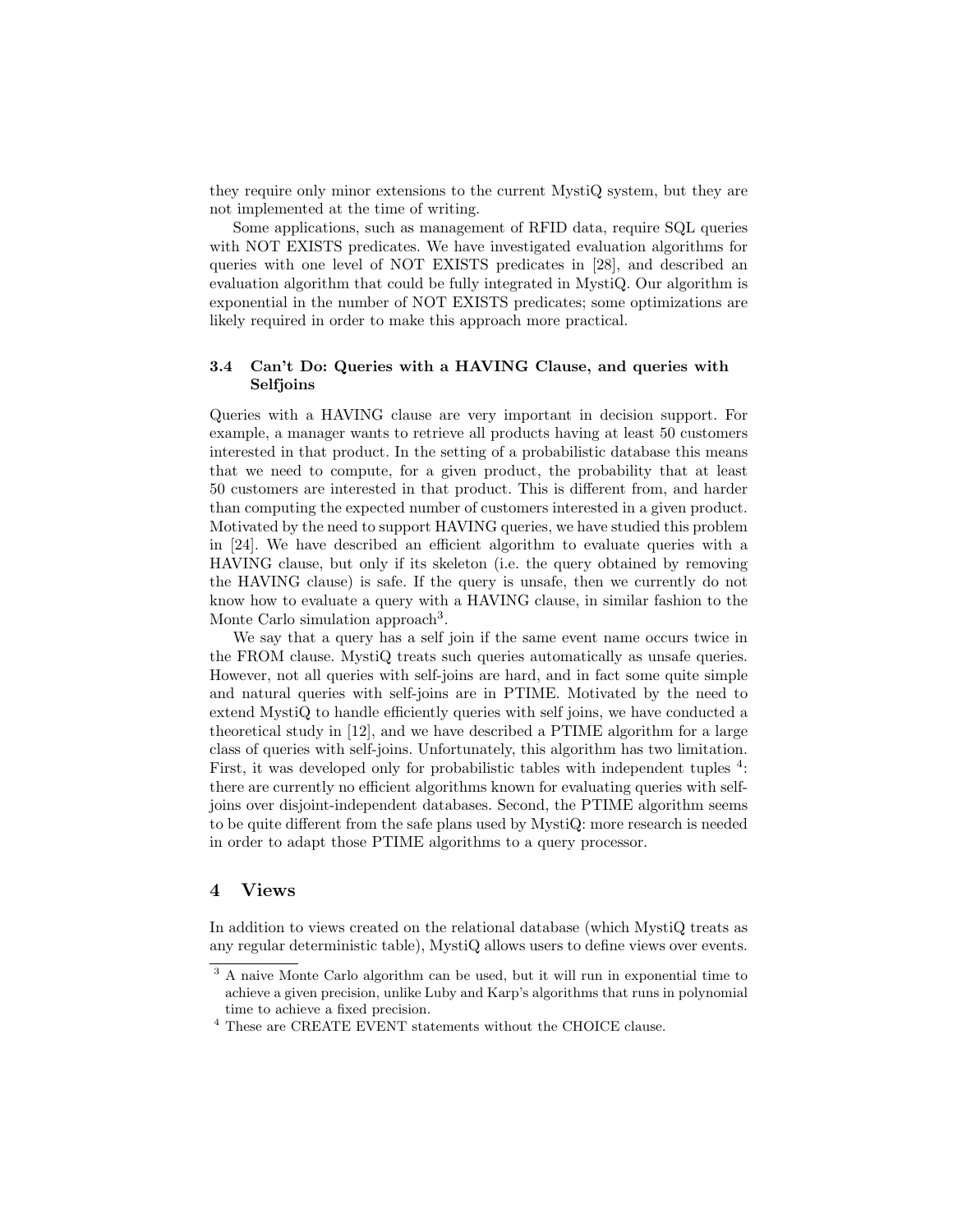These are an important tool in managing probabilistic data, and we discuss them here to some extend.

### 4.1 Can Do: Virtual Views

MystiQ allows users to define views over events; the result is a new event. For example, the view below defines an event called Recommendations, which contains pairs customer, product where the customer likes the product's color.

```
CREATE VIEW Recommendations
    SELECT DISTINCT x.custID, y.Name
    FROM LikesMultipleColors x, ProductUniqueColor y
    WHERE x.Color = y.Color
```
Views in MystiQ have a compositional semantics when used in another SQL query. In particular this means that the correlations between the tuples in the view are accounted for. For that, MystiQ supports only virtual views, and expands the view definition when it is used in another SQL query. For example if a SQL query uses Recommendation in the FROM clause, then MystiQ simply expands the view definition in the query, and this is by definition compositional semantics.

Note that materializing the view makes it much harder to ensure compositional semantics. It is not sufficient to materialize Recommendations in a table that stores the marginal probability of each tuple, because we need to also represent somehow the correlations between tuples. By contrast, when we run a query in MystiQ we only retrieve the marginal probabilities. Thus, in MystiQ views and queries are different: views are used for their compositional semantics, while queries are used to retrieve the marginal probabilities.

Views are important in probabilistic databases for two reasons.

First, by adding views to disjoint-independent probabilistic databases one obtains a complete representation system. In notation:

### $Disjoint-independent-Probabilistic-DBs + Views = Complete-Representation$

We proved this in  $[22, 14]$  using a simple, constructive proof that is quite useful in practice. Our result is similar to other results in the literature. For example Benjelloun et al. [7] show that a lineage system consisting essentially of DNF formulas also forms a complete representation system, and a similar result was shown by Antova et al. [3]. Our particular formulation of the result emphasizes the role of views in achieving completeness. This, we feel, is important for practical applications, since views are already used widely in data management.

We illustrate now the completeness result with a simple example. Suppose that we have a probabilistic table ProductColorComplex with exactly three possible worlds: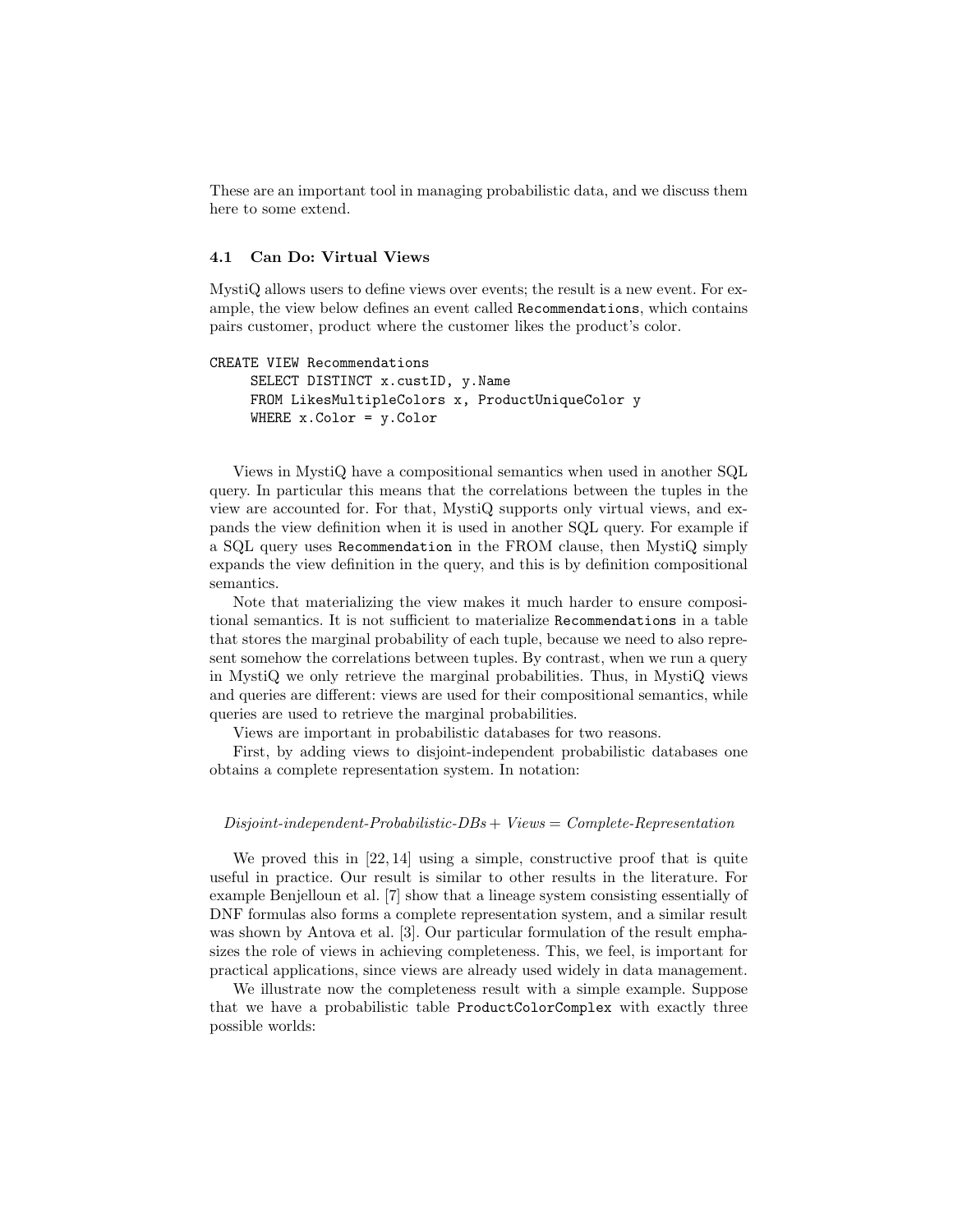| Name                      | $ $ Color $ $ |                     |               |             |           |
|---------------------------|---------------|---------------------|---------------|-------------|-----------|
|                           |               | Name                | $ $ Color $ $ | Name        | $ $ Color |
| Gizmo Green               |               | Gizmo  Blue         |               | Gizmo Red   |           |
| Gizmo Blue                |               | $ G_{adget} Black $ |               |             |           |
| G <sub>adget</sub>  Black |               |                     |               | Gadget Blue |           |

and their probabilities are 0.2, 0.3, 0.5. Note that the tuples are no longer disjoint or independent, hence these possible worlds cannot be specified by a CREATE EVENT statement. Instead, in MystiQ the user would create the following two deterministic tables:

| ProductWorld:   |          |                |  |  |
|-----------------|----------|----------------|--|--|
| Name            | ColorWID |                |  |  |
| Gizmo           | Green W1 |                |  |  |
| Gizmo           | Blue     | W1             |  |  |
| Gadget Black W1 |          |                |  |  |
| Gizmo  Blue     |          | W2             |  |  |
| Gadget Black    |          | W <sub>2</sub> |  |  |
| Name            | Color    | W3             |  |  |
| Gizmo           | Red      | W3             |  |  |
| Gadget Blue     |          | VЗ             |  |  |

| World:                                      |                    |  |
|---------------------------------------------|--------------------|--|
|                                             | $\bar{[WID]}$ Prob |  |
| $\frac{\text{W1}}{\text{W}}$ <sup>0.2</sup> |                    |  |
| W2 0.3                                      |                    |  |
| W3 0.5                                      |                    |  |

then define the following events:

```
CREATE EVENT PossWorld( ) CHOICE(WID) on World(Prob)
CREATE View ProductColorComplex AS
   SELECT DISTINCT Name, Color
   FROM ProductWorld x, PossWorld y
    WHERE x.WID = y.WID
```
The possible worlds of ProductColorComplex are exactly the three worlds above (because the possible worlds of PossWorld are  $\{W1\}$ ,  $\{W2\}$ , and  $\{W3\}$ ), and their probabilities are also identical.

The second reason why views are important is that they can be used to express rules with confidences. For example, consider the following rule, derived from the Calo project [1]:

 $IsAbout(e, p) :- EmailFrom(e, u), Workshop (u, p) CONFIDENCE = 0.8$ 

The purpose of the rule is to predict if an email is about a project. The rule says that if the email is from a user u, and u works on a project, then that email is about that project with confidence 0.8. This can be expressed in MystiQ as:

```
CREATE VIEW V AS
    SELECT DISTINCT x.Email, y.Project
   FROM EmailFrom x, WorksOn y
    WHERE x.Sender = y.Person
CREATE EVENT IsAbout(Email, Project) ON V(0.8)
```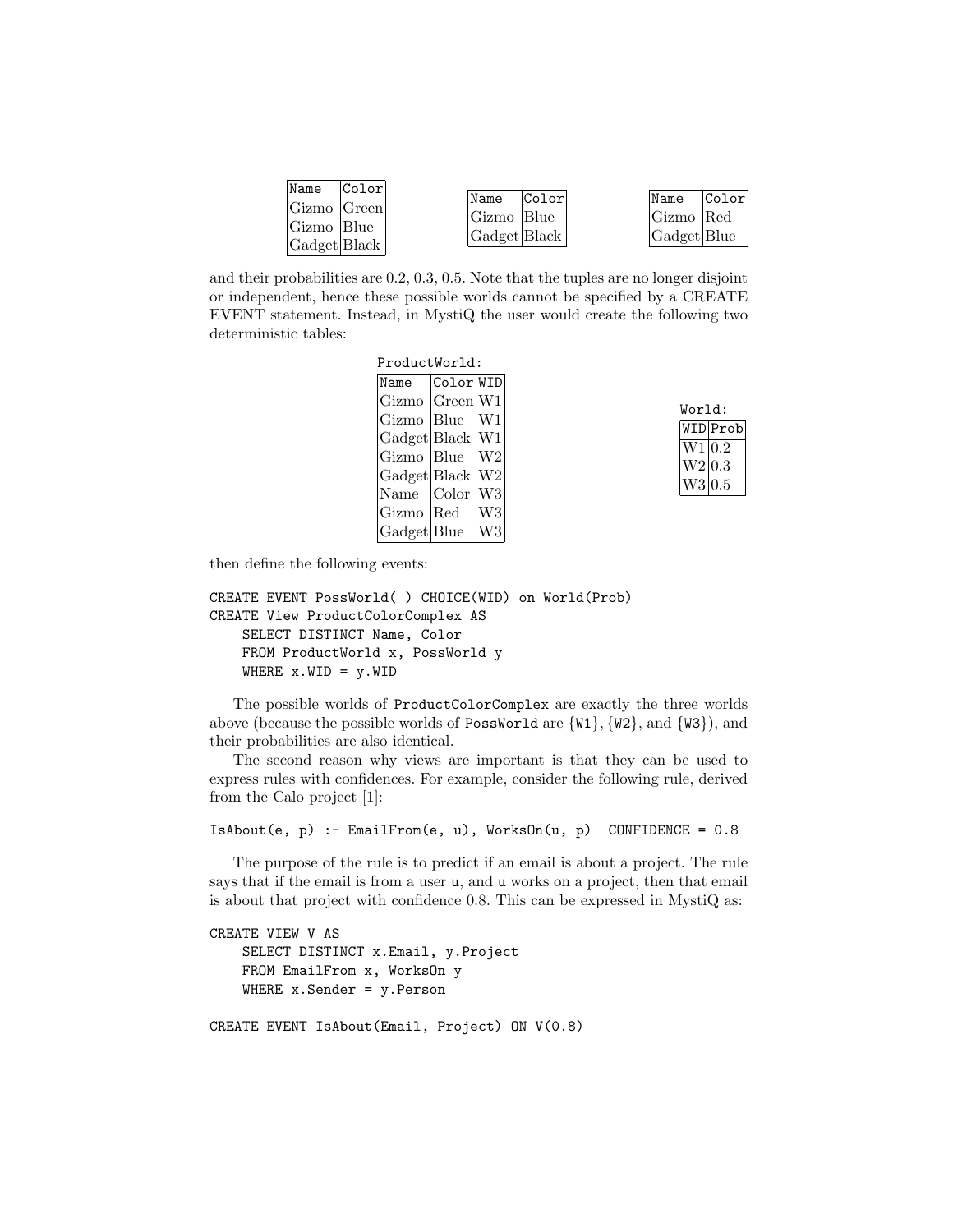If EmailFrom and WorksOn are deterministic tables, then V is also deterministic and IsAbout is a tuple-independent relation where each tuple has probability 0.8. If EmailFrom or WorksOn are probabilistic tables, then V is also a probabilistic table. The new event IsAbout decreases the marginal probability of each tuple by 0.8, while maintaining any correlations between the tuples in V.

### 4.2 Could Do: Representable Materialized Views

Views are as important for managing uncertain data as they are for managing traditional data. Virtual views are easy to implement, but result in poor query performance. After view expansion the new query is larger than the original query; if a query was safe, it may no longer be safe after view expansion. To improve the query performance on probabilistic views we need to materialize them. By a materialized probabilistic view we mean a table in a relational database that stores for each tuple its marginal probability, and represents in some way the correlations between the tuples in that relation. Lineage [7] has been developed precisely with this goal: to represent how tuples were derived and, thus, to capture all their possible correlations. However, materializing views with lineage only postpones and exacerbates the query evaluation problem. We need a technique that allows us to materialize the view and benefit from having performed the computations offline.

Motivated by this need we have studied the problem of materializing probabilistic views in [25, 26], using two approaches. The first approach was to derive automatically a full, or a partial representation of the view.

A partial representation of a view consists of two sets of attributes called key attributes, and the choice attributes: the set of attributes that are neither key nor choice are called unknown attributes. The partial representation is correct if any two tuples that have distinct values of the key attributes are independent, and any two tuples that have the same values for the key and unknown attributes and have distinct values for the choice attributes are disjoint (i.e. exclusive). In addition, when all attributes are known (i.e. are either key or choice attributes) then we say that the representation is full. Essentially, a fully representable view is like a probabilistic database defined by a CREATE EVENT statement, and therefore can be used during query processing without any further extensions.

We have shown that any view defined by a SQL query has a canonical partial representation, which is maximal in the sense that the sets of key and choice attributes are as large as possible. Note that any view admits a trivial representation, where all attributes are unknown, but this is useless in practice because it makes no claims about tuples being disjoint or independent. The canonical representation is the best one can get for this view definition. If a full representation exists then it is also canonical, since we cannot further increase the set of key or choice attributes.

MystiQ currently has no support for materialized views. If the view has a full representation, then the database administrator can materialize it on the database server (using MystiQ to compute the probabilities) and then define in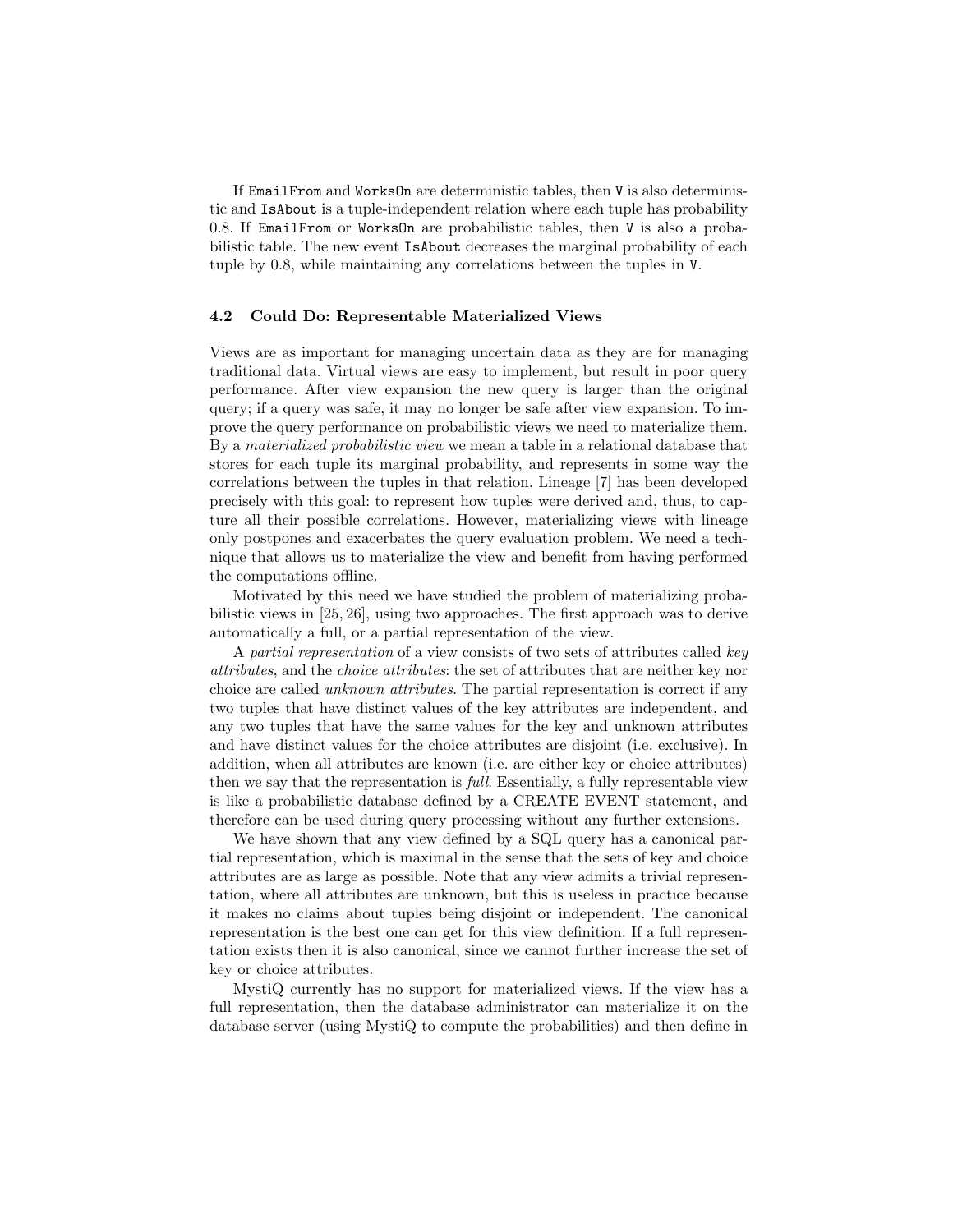the configuration file as a CREATE EVENT; MystiQ can then use it as a regular probabilistic table.

If the view has only a partial representation, then MystiQ could still use the materialized view to answer some queries, while for others it would have to fall back on view expansion: however this part is not implemented at the time of writing. For example the query may join two tuples in the view that agree on the key attributes, and disagree on the unknown attributes: we cannot compute the probability of the joined tuple because we don't know the correlations between these two tuples. To support such views, Mystiq would have to keep extra correlation information.

### 4.3 Could Do: Sufficient Lineage

Any probabilistic view can be stored faithfully by storing the complete *lineage* for each tuple in the output of the view, that is every derivation for that tuple in the database. This approach reduces the cost of processing the joins in the view, but does not reduce the complexity of the probabilistic portion of query processing, which is often the dominant cost. However, many applications can tolerate approximate query results. For example, in information extraction applications the probabilities are usually set heuristically and so there is very little real difference between a a tuple with probability of 0.99 and one that returns 0.995. Intuitively, to compute probabilities approximately, it is unnecessary to keep all possible derivations, just the most important ones. Figuring out which tuples are most important for a tuple, is the technical development underlying approximate lineage [26].

One form of approximate lineage is sufficient lineage, where instead of storing the complete lineage, we store only a subset of the lineage. Of course, this introduces some error in the database and so our goal is to construct such lineage to guarantee small error. An interesting property of sufficient lineage is that any conjunctive query (SFW query) returns a probability value that is a lower bound of the true probability (without approximation). Further, sufficient lineage takes up space that is orders of magnitude smaller than a complete approach, even for very low error tolerance. The reduced size enables query processing and other data exploration tasks to proceed much more efficiently. Most importantly for Mystiq, sufficient lineage is syntactically identical to standard lineage and so can be used directly.

### 4.4 Can't Do: Polynomial Lineage

Although sufficient lineage may provide large amounts of compression, it is often possible to get better compression ratios using polynomial lineage. The essential idea of polynomial lineage is to transform the lineage functions into a polynomial and then use techniques from analysis, such as Fourier transforms and Taylor series, to approximate the resulting polynomial. While we show how to use this representation to process queries, the representation of these functions is quite different than the lineage functions used in Mystiq.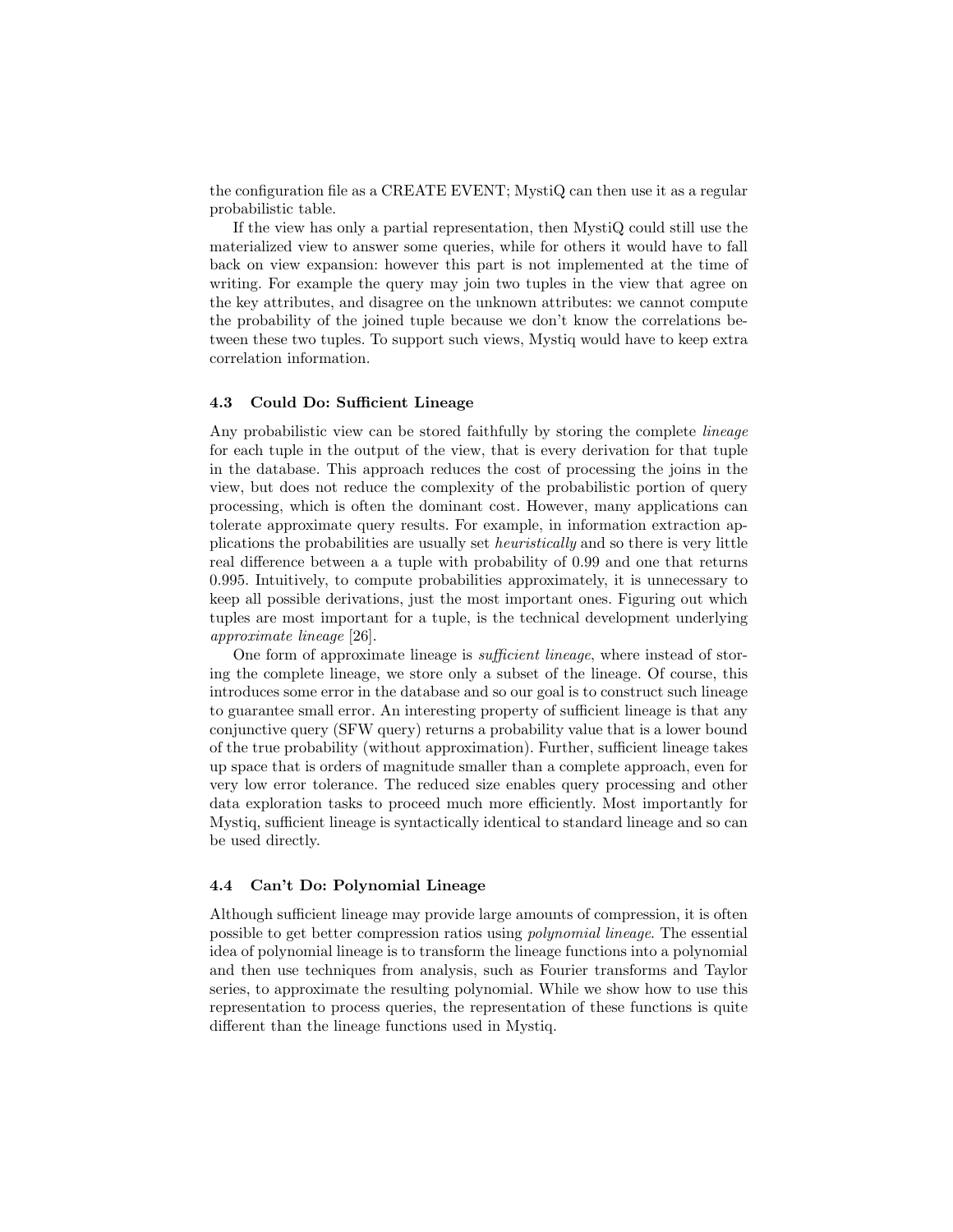### 5 Constraints

Database constraints are a promising technique for managing uncertain data. The hope is that by specifying application specific constraints the database administrator can reduce the set of worlds to only those that "make sense" in that particular application. A common example of constraints are key constraints: in fact the CREATE EVENT statement already incorporates one key constraint for every probabilistic table. However, multiple, overlapping constraints require significant extensions.

#### 5.1 Could Do: Hard Constraints

A hard constraint is an assertion must hold in all possible worlds: in other words, the worlds that fail the constraint are removed from the set of possible worlds. Hard constraints are dealt with by conditioning: that is, if  $B$  is the statement that the constraint holds (on a possible world), the probability of a boolean query Q in the presence of the constraint is  $P(Q|B) = P(QB)/P(B)$ . This observation was used by Koch and Olteanu in [20] to incorporate hard constraints in MayBMS. The challenge in this approach is computing the constraint probabilities efficiently, i.e.  $P(B)$  and  $P(QB)$ . In the case of functional dependencies, B is the negation of a conjunctive query; in more complicated settings it may be a more general formula. MystiQ currently does not support hard constraints.

### 5.2 Can't Do: Soft Constraints

A soft constraint is an assertion is increases the probability of the worlds where it holds, and decreases the probability of worlds where it doesn't hold. This semantics is especially appropriate is the constraint is learned automatically from training data. For example the machine learning module may identify a set of attributes that are a soft key: some violations exists, but otherwise the attributes form a key.

Motivated by the need to incorporate in MystiQ constraints learned automatically from the data, we have studied soft key constraints in [18]. The natural semantics for soft keys is given by a Markov Network of a special kind, where the potential of a world depends on the number of violations to the key constraint. We were especially interested in the case when multiple soft keys exists for the same table, and have defined a class of safe queries for a given set of soft key constraints. However, we currently don't know how to evaluate unsafe queries, nor how to extend the query evaluation algorithms to other kinds of constraints. MystiQ does not currently support soft constraints of any kind.

### 6 Discussions

The goal of MystiQ is to serve as proof of concept: we proved that it is possible to evaluate SQL queries on large probabilistic databases, with high performance (for safe queries), or with tolerable performance (for unsafe queries).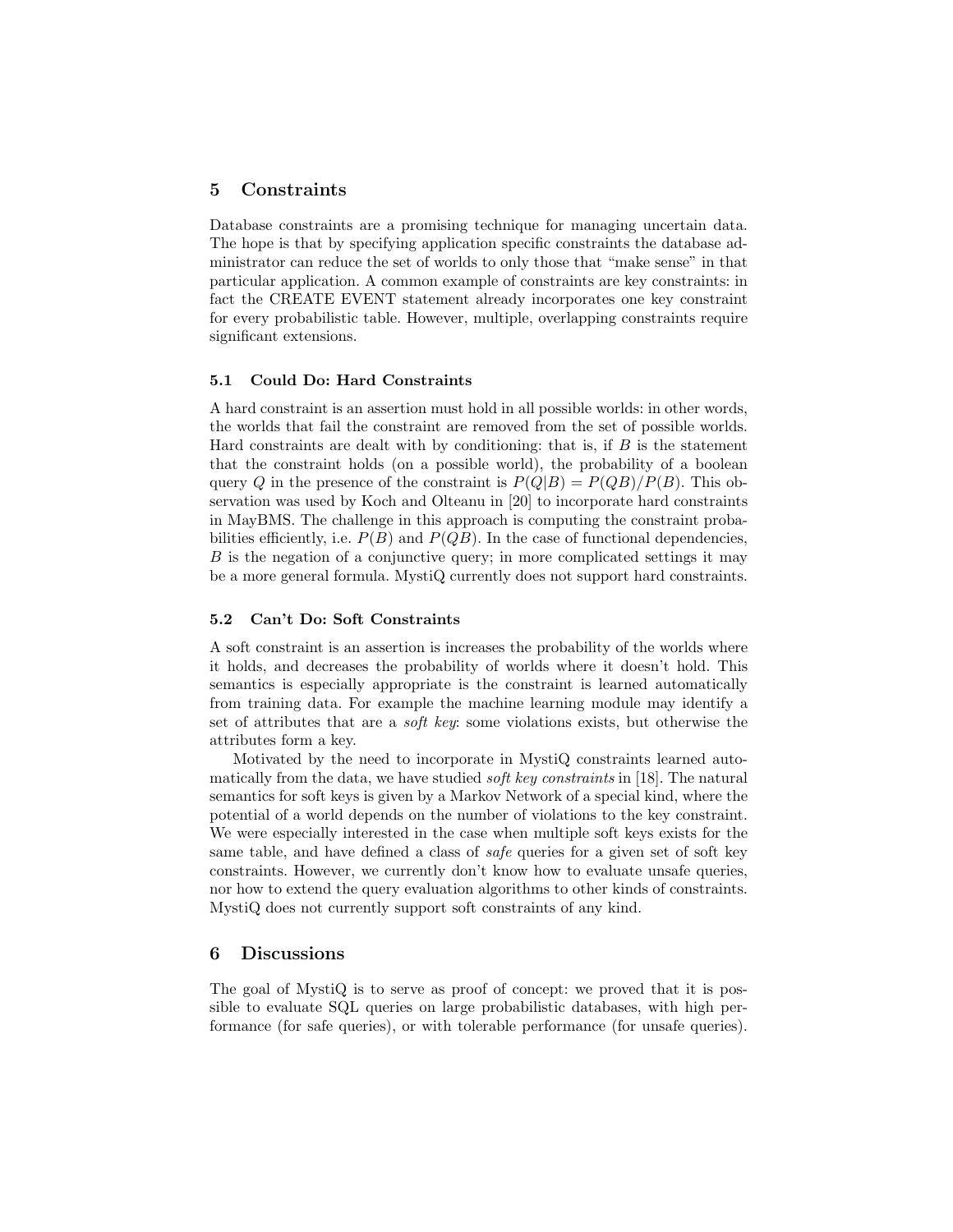For safe queries, the main performance bottleneck is the relational database engine, which needs to support complex, nested SQL queries: we found here that commercial database systems (like SQL Server) perform much better than free systems (like postgres). For unsafe queries, the main performance bottleneck is the inner loop of MystiQ's Monte Carlo simulation. Here we learned two lessons. The first is a project management lesson. Our initial prototype (done by the first author), which was used to report the experiments in [22], was written in  $C++$  and deployed a number of  $C++$  programming hacks to boost performance of the most critical Monte Carlo simulation steps: as a result the system had a very high performance. Subsequently, we used the funds from a small grant to hire a programmer and re-implement MystiQ in Java (for portability). We instructed him to emphasize features, the user interface, and completeness over performance. The initial performance of the Java code for the multisimulation was so poor that we had to replace the inner loop with our initial C++ code. This increased the performance to reasonable level, without matching that of our earlier prototype. The second lesson we learned is that the Monte Carlo simulation problem is far from being well understood. MystiQ has a friendly graphical interface that allows us to view the progress of the multisimulation and see the progress of the confidence bounds for all candidate tuples. By examining this progress it becomes quickly obvious that the top k tuples and their rankings converge much faster than the bounds given by Luby and Karp's formula [19]. While the formula is theoretically tight, observing the progress of MystiQ's multisimulation algorithm suggest that further improvements or optimizations are possible, either by stopping the current simulation earlier, or by using some other simulation algorithm.

### References

- 1. J.L. Ambite, V.K. Chaudhri, R. Fikes, J. Jenkins, S. Mishra, M. Muslea, T.E. Uribe, and G. Yang. Design and implementation of the CALO query manager. In AAAI, 2006.
- 2. L. Antova, C. Koch, and D. Olteanu.  $10^{\circ}(10^{\circ}6)$  worlds and beyond: Efficient representation and processing of incomplete information. In ICDE, 2007.
- 3. L. Antova, C. Koch, and D. Olteanu. MayBMS: Managing incomplete information with probabilistic world-set decompositions (demonstration). In *ICDE*, 2007.
- 4. L. Antova, C. Koch, and D. Olteanu. World-set decompositions: Expressiveness and efficient algorithms. In ICDT, pages 194–208, 2007.
- 5. D. Barbara, H. Garcia-Molina, and D. Porter. The management of probabilistic data. IEEE Trans. Knowl. Data Eng., 4(5):487–502, 1992.
- 6. O. Benjelloun, A. Das Sarma, A. Halevy, and J. Widom. ULDBs: Databases with uncertainty and lineage. In VLDB, pages 953–964, 2006.
- 7. O. Benjelloun, A. Das Sarma, C. Hayworth, and J. Widom. An introduction to ULDBs and the Trio system. IEEE Data Eng. Bull, 29(1):5–16, 2006.
- 8. J. Boulos, N .Dalvi, B. Mandhani, S. Mathur, C. Re, and D. Suciu. Mystiq: A system for finding more answers by using probabilities. In SIGMOD, 2005. system demo.